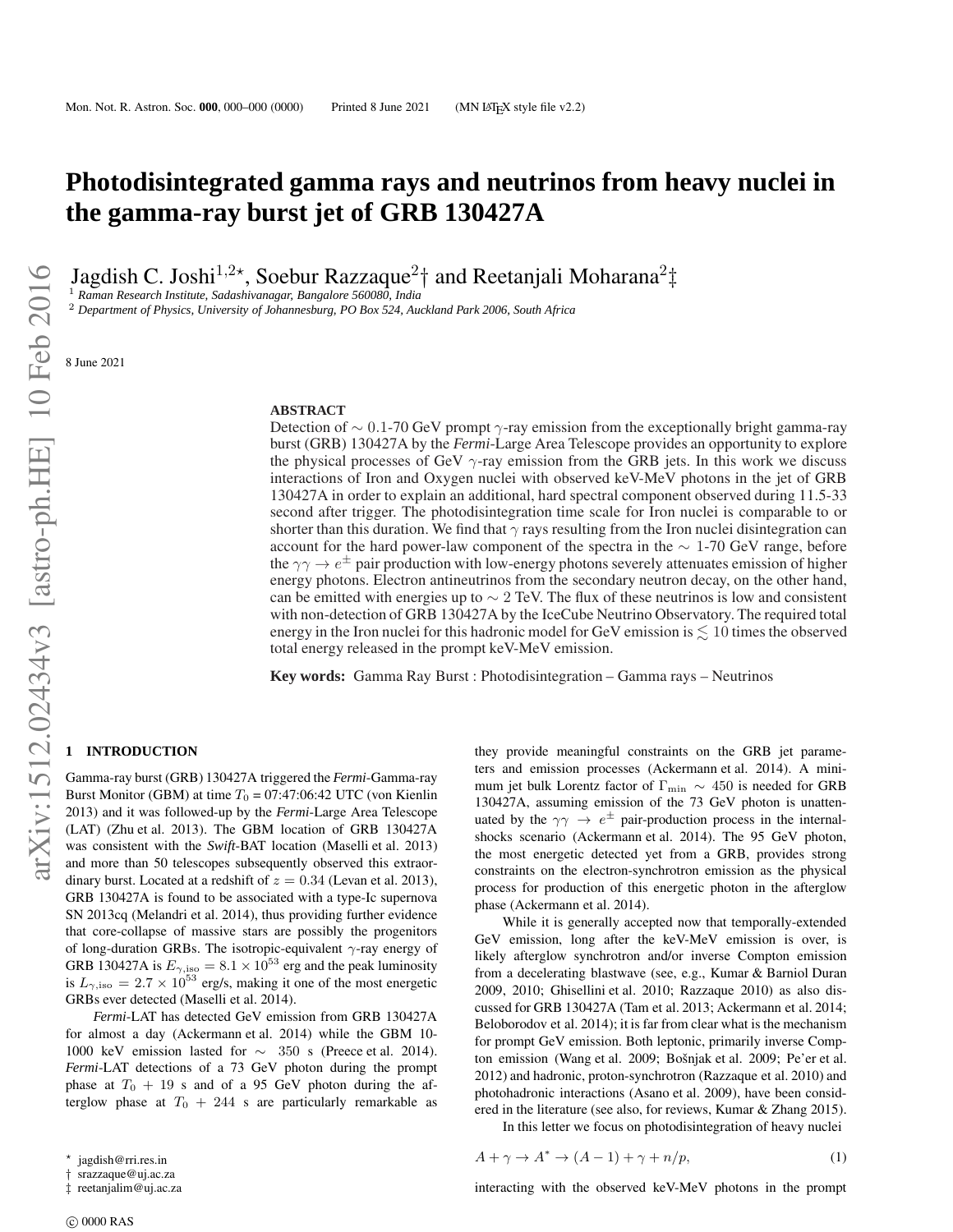# 2 *Joshi et al.*

phase of GRB 130427A, to produce the observed GeV emission that is detected as an additional power-law component during the  $T_0 + 11.5$  s to  $T_0 + 33$  s interval (Ackermann et al. 2014). Heavy nuclei such as the Iron (Fe) and Oxygen (O) can be entrapped in the GRB jet from the stellar envelope as the jet propagates inside the GRB progenitor star (Zhang et al. 2003). It was discussed by Wang et al. (2008) that these heavy nuclei can survive nuclear spallation due to nucleon-nucleon collisions and photodisintegration while interacting with the thermal photons in the GRB jet at the stellar Fe core radius of  $\sim 10^9$  cm. In particular, the first  $\sim 10$  s of the GRB jet could be rich in heavy nuclei (Wang et al. 2008). Non-thermal photons created in the internal-shocks, e.g., from synchrotron radiation of shock-accelerated electrons, outside the stellar envelope, however, can break down the shock-accelerated heavy nuclei (Wang et al. 2008) and lead to high-energy gamma-ray emission (Murase & Beacom 2010).

We discuss photodisintegration process using parameters of GRB 130427A in Sec. 2 and resulting  $\gamma$ -ray flux in Sec. 3. We calculate neutrino flux from the photodisintegration process and its detectability in Sec. 4, discuss our results and conclude in Sec. 5.

#### **2 PHOTODISINTEGRATION IN THE GRB JET**

In this calculation we have used four frames of references: (i) The comoving GRB jet frame or wind rest frame denoted with superscript '*'*', (ii) the lab frame or GRB source frame denoted with superscript '\*', (iii) the rest-frame of the nuclei denoted with superscript '′′', and (iv) the observer frame with no superscript. The energies in the observer frame, lab frame and comoving jet frame are related by the Lorentz boost factor  $\Gamma$  of the bulk GRB outflow and redshift z by the relation  $E_{\gamma} = E_{\gamma}^{*}/(1 + z) = \Gamma E_{\gamma}'/(1 + z)$ .

For calculation, we use fiducial parameter values  $\Gamma = 10^3$ ,  $R_{\rm in} = 2 \times 10^{13}$  cm and  $L_{\gamma, \rm iso} = 10^{52}$  erg/s for the 11.5-33.0 s interval of GRB 130427A, where  $R_{\text{in}}$  is the dissipation radius and  $L_{\gamma,iso}$  is the isotropic-equivalent  $\gamma$ -ray luminosity in the keV-MeV range. We calculate magnetic field in the shocks as (see, e.g., Razzaque et al. 2004)

$$
B' = \left(\frac{2\epsilon_B L_{\gamma,\text{iso}}/\epsilon_e}{R_{\text{in}}^2 c \Gamma^2}\right)^{1/2}
$$
  
\n
$$
\approx 130 \left(\frac{\epsilon_B}{0.1}\right)^{1/2} \left(\frac{\epsilon_e}{0.01}\right)^{-1/2} \left(\frac{L_{\gamma,\text{iso}}}{10^{52} \text{ erg/s}}\right)^{1/2}
$$
  
\n
$$
\times \left(\frac{R_{\text{in}}}{2 \times 10^{13} \text{ cm}}\right)^{-1} \left(\frac{\Gamma}{10^3}\right)^{-1} \text{kG}, \tag{2}
$$

where  $\epsilon_e = 0.01$  is a fraction of the shock energy that is carried by the relativistic electrons, which promptly radiate most of this energy in  $\gamma$  rays (so-called fast-cooling scenario), and  $\epsilon_B = 0.1$ is a fraction of the shock energy that is carried by the magnetic field. Magnetic energy density,  $B'^2/8\pi$ , in this scenario far exceeds the radiation energy density and synchrotron radiation is the most effective energy loss channel for the relativistic electrons. Only a modest electron Lorentz factor

$$
\gamma'_e \approx 244 \left(\frac{E_\gamma}{100 \text{ keV}}\right)^{1/2} \left(\frac{B'}{130 \text{ kG}}\right)^{-1/2} \left(\frac{\Gamma}{1000}\right)^{-1/2},
$$
 (3)

is required to explain the observed  $E_{\gamma} \approx 100 \text{ keV}$  peak photon energy from GRB 130427A in this scenario.

A large fraction of the jet energy, however, is carried by the heavy nuclei in our scenario. Heavy nuclei, with atomic number Z, can be accelerated quickly in this magnetic field within a time scale (Wang et al. 2008)

$$
t'_{\text{acc}} = \eta \frac{2\pi E'_A}{ZeB'c}
$$
  
 
$$
\approx 2 \times 10^{-6} \left(\frac{\eta}{10}\right) \left(\frac{Z}{26}\right)^{-1} \left(\frac{B'}{130 \text{ kG}}\right)^{-1} \left(\frac{E'_A}{\text{TeV}}\right) \text{s}, \text{ (4)}
$$

where  $E'_A$  is energy of the nuclei and  $\eta = 10$  is a fiducial value for the number of gyroradius required for acceleration. The maximum energy is limited from comparing this time scale with the shorter of the jet dynamic time scale, given by

$$
t'_{\rm dyn} = \frac{R_{\rm in}}{\Gamma c} = 0.7 \left( \frac{R_{\rm in}}{2 \times 10^{13} \text{ cm}} \right) \left( \frac{\Gamma}{10^3} \right)^{-1} \text{s},\tag{5}
$$

and the energy loss time scales, which we discuss next.

Photodisintegration by interacting with the observed keV-MeV photons in the GRB jet is the main and most interesting process for energy losses by heavy nuclei. The observed differential photon flux at the Earth,  $f_{\gamma}(\epsilon)$ , e.g., in  $(MeV^{-1}s^{-1}cm^{-2})$  units, can be converted to photon density per unit energy and volume  $n'_{\gamma}(\epsilon')$ , e.g., in  $(Me\tilde{V}^{-1}cm^{-3})$  units, in the comoving jet frame by the relation (see, e.g., Razzaque 2013),

$$
n'_{\gamma}(\epsilon') = \frac{2d_L^2}{R_{\rm in}^2 c} f_{\gamma}(\epsilon) = \frac{2d_L^2}{R_{\rm in}^2 c} f_{\gamma} \left(\frac{\Gamma \epsilon'}{1+z}\right),\tag{6}
$$

where  $d<sub>L</sub>$  is the luminosity distance to the source. For GRB 130427A redshift of  $z = 0.34$ ,  $d<sub>L</sub> = 1.8$  Gpc using the standard ΛCDM cosmology. These photons interact with the heavy nuclei by the Giant Dipole Resonance (GDR) process (Stecker 1969; Puget et al. 1976a; Stecker & Salamon 1999; Anchordoqui et al. 2007) and the rate of such interactions is given by (Stecker 1968),

$$
t'_A{}^{-1}(\gamma'_A) = \frac{c}{2\gamma'_A{}^2} \int_{\varepsilon''_{th}}^{\infty} \varepsilon''_\gamma \sigma_A(\varepsilon''_\gamma) d\varepsilon''_\gamma \int_{\varepsilon''_\gamma/2\gamma'_A}^{\infty} \frac{n'_\gamma(\epsilon')}{\epsilon'^2} d\epsilon'. \tag{7}
$$

Here  $\gamma'_A = E'_A/m_A c^2$  is the Lorentz boost factor of the energetic nuclei,  $\varepsilon_{\gamma}^{\prime\prime} = \gamma_{A}^{\prime} \varepsilon^{\prime} (1 - \beta_{A} \cos \theta)$  is the photon energy in the rest frame of the nuclei with an angle  $\theta$  between their velocity vectors,  $\varepsilon_{\text{th}}^{\prime\prime}$  is the threshold photon energy for the nuclei excitation,  $\beta_A \approx 1$  and  $\sigma_A(\epsilon''_\gamma)$  is the photodisintegration cross section. We use the threshold energy  $\varepsilon_{\text{th}}^{\prime\prime}$  = 10 MeV and cross sections given in Puget et al. (1976b); Anchordoqui et al. (2007); Wang et al. (2008). We use the same rate formula in equation (7) for the related photopion interactions with  $\varepsilon_{\rm th}^{\prime\prime} = 145$  MeV per nucleon and the delta resonance cross section given in Mücke et al. (2000) scaled by a factor  $A^{2/3}$  for a nuclei with mass number A (Wang et al. 2008).

The observed prompt flux from GRB 130427A has been measured by the *Fermi*-GBM and *Fermi*-LAT in three time intervals, labelled 'a', 'b' and 'c' (Ackermann et al. 2014) as also listed in Table 1. The  $\gamma$ -ray spectra in these intervals are fitted by a smoothly-broken power-law (SBPL) model (interval 'a'), a powerlaw (PL) model (interval 'b'), and a SBPL+PL model (interval 'c') in the energy ranges as indicated by  $E_{\gamma}$  in the table<sup>1</sup> (in interval 'c' the upper line is for SBPL and the lower line is for PL). The corresponding luminosities in the intervals  $a'$  and  $b'$ are also listed. Note that the GBM detectors were saturated in the interval 'b'and a full spectrum at lower energies is not available (Ackermann et al. 2014). The PL component in the interval  $'c'$  is particularly hard, with photon index  $-1.66 \pm 0.13$ , extending up to ∼ 73 GeV (Ackermann et al. 2014). The Table 1 also shows

<sup>1</sup> with flux  $\nu F_{\nu} \geqslant 2 \times 10^{-8}$  erg cm<sup>-2</sup> s<sup>-1</sup>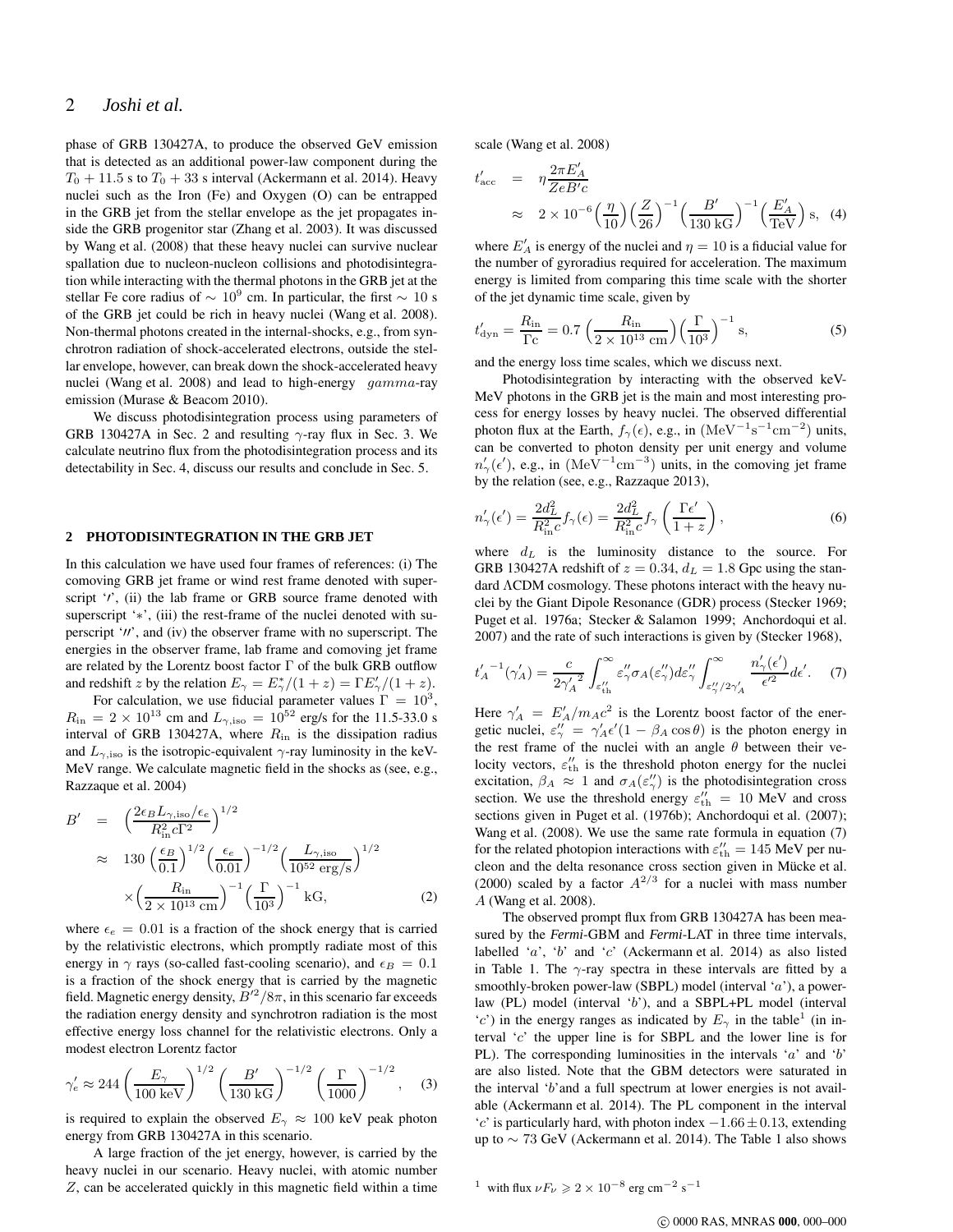| <b>Table 1.</b> Observed prompt $\gamma$ -ray emission properties for GRB 130427A and |
|---------------------------------------------------------------------------------------|
| corresponding Fe-photodisintegration properties. See main text for details.           |

| Parameters                                             |                       | Time intervals        |                               |
|--------------------------------------------------------|-----------------------|-----------------------|-------------------------------|
|                                                        | $\cdot_a$             | $\cdot_b$             | $\cdot$ <sup>'</sup> $\sim$ ' |
| Interval $(s)$                                         | $-0.1$ to 4.5         | 4.5 to 11.5           | 11.5 to 33.0                  |
| Spectral model                                         | <b>SBPL</b>           | PI.                   | SBPL+PL                       |
| $L_{\gamma, \text{iso}}$ (erg/s)                       | $1.1 \times 10^{52}$  |                       | $3.7 \times 10^{51}$ (SBPL)   |
|                                                        |                       |                       | $5.3 \times 10^{50}$ (PL)     |
| $E_{\gamma}$ (keV)                                     | $10 - 10^5$           | $(0.3-8) \times 10^5$ | $8 - 5 \times 10^{7}$         |
|                                                        |                       |                       | $200 - 7.3 \times 10^7$       |
| $\gamma^\prime_\mathrm{Fe} \ \gamma^\prime_\mathrm{O}$ | $3 \times 10^5 - 30$  | $100 - 4$             | $4 \times 10^5 - 1$           |
|                                                        | $7 \times 10^5 - 75$  | $250 - 9$             | $9 \times 10^5 - 1$           |
| $E_{\gamma}$ (GeV) [Fe]                                | $9 \times 10^5 - 90$  | $300 - 11$            | $10^6 - 3$                    |
| $E_{\gamma}$ (GeV) [O]                                 | $6 \times 10^6 - 560$ | $2 \times 10^3 - 70$  | $7 \times 10^6 - 7$           |

the ranges of Fe-nuclei Lorentz boost factor  $\gamma_{\rm Fe}^{\prime}$  that will be interacting with the observed photons and the photodisintegrated  $\gamma$  rays with energy

$$
E_{\gamma} = 2\bar{E}''_{\gamma,A}\gamma'_A\Gamma/(1+z),\tag{8}
$$

where  $\bar{E}^{\prime\prime}_{\gamma,\rm Fe}$  $\psi_{\gamma,\text{Fe}}''$  ~ 2-4 MeV and  $\bar{E}_{\gamma,\text{O}}''$  ~ 5-7 MeV (Anchordoqui et al. 2007). Thus heavy nuclei in the interval 'c' can be disintegrated most effectively to produce a broad γ-ray spectrum in the *Fermi*-LAT energy range. We have used  $\bar{E}''_{\gamma,\text{Fe}} = 2 \text{ MeV}$  and  $\bar{E}''_{\gamma,\text{O}} = 5 \text{ MeV}$  in Table 1. The absence of an additional PL in the intervals 'a' and 'b' is compatible with inefficiency of photodisintegration in those time intervals to produce GeV  $\gamma$  rays.

The top panel of Fig. 1 shows the jet-frame photodisintegration timescale  $t'_{A}$  for Fe and O nuclei as functions of the Lorentz factor of the nuclei  $\gamma'_{A}$  for the time interval 'c'. Also shown are the timescales for photopion  $(p-\gamma)$  interactions for Fe and O nuclei, as well as the dynamic time  $t'_{\text{dyn}}$ . The acceleration timescale  $t'_{\text{acc}}$  is shown as the dotted line with positive slope. Iron nuclei can be accelerated to an energy  $E_{\text{Fe}} \sim 3 \times 10^{20} \text{ eV}$  within the dynamic time scale. However, photodisintegration limits the maximum nuclei energy, from the condition  $t'_A = t'_{\text{dyn}}$ , to  $E_{\text{Fe,max}} \approx 120 \text{ PeV}$  and  $E_{\text{O,max}} \approx 110 \text{ PeV}$ , respectively for Iron and Oxygen. The bottom panel of Fig. 1 shows the photodisintegration time scale as a function of the observed secondary  $\gamma$ -ray energy in equation (8) with  $\bar{E}''_{\gamma,A} = 1$  MeV. Note that the Fe photodisintegration time scale in the GeV energy range matches with the time interval 'c' in Table 1 when *Fermi*-LAT detected the hard power-law component in the  $\sim 1$ -70 GeV range. Photopion  $(p-\gamma)$  losses are not significant for our model parameters, as also found by Crumley & Kumar (2013) for protons in realistic GRB environment.

Apart from photodisintegration and photopion losses, heavy nuclei can also lose energy through synchrotron radiation. The time scale for this process is given by (Wang et al. 2008)

$$
t'_{\rm syn} = \frac{6\pi m_p^4 c^3}{\sigma_T m_e^2 E'_A B'^2} \left(\frac{A}{Z}\right)^4
$$
  
\n
$$
\approx 5.7 \times 10^6 \left(\frac{B'}{130 \text{ kG}}\right)^{-2} \left(\frac{E'_A}{\text{TeV}}\right)^{-1}
$$
  
\n
$$
\times \left(\frac{A}{56}\right)^4 \left(\frac{Z}{26}\right)^{-4} \text{s.}
$$
 (9)

This time scale for Fe nuclei is shown in Fig. 1 top panel labelled



**Figure 1.** Top: Comparison of different timescales per nucleon energy in the GRB jet frame using the properties in interval 'c' (see Table 1). Bottom: Comparison of the observed timescales for photodisintegrated  $\gamma$ -ray emission for observed  $\gamma$ -ray energy and the dynamic time. We have used  $\bar{E}''_{\gamma,A} = 1$  MeV in these plots.

as "Fe-cooling-time" and is too long to be significant in the energy range of our interest.

#### **3 GEV** γ**-RAY FLUX AT THE EARTH**

The nuclear  $\gamma$ -ray emission (number per unit volume per unit time per unit energy) from photodisintegration of a given nucleus can be written as (see Anchordoqui et al. 2007, and references therein)

$$
q'_{\gamma}(E'_{\gamma}) = \frac{\bar{n}_A m_N c^2}{2\bar{E}''_{\gamma,A}} \int_{\frac{m_N c^2 E'_{\gamma}}{2\bar{E}''_{\gamma,A}}} \frac{dn'_A}{dE'_N} R'_A(E'_N) \frac{dE'_N}{E'_N},
$$
(10)

where  $\bar{E}^{\prime\prime}_{\gamma,A}$  is the average  $\gamma$ -ray energy from the nuclei deexcitation when it is assumed that the  $\gamma$ -ray spectrum is monochromatic, and  $\bar{n}_A$  is the average multiplicity of these  $\gamma$  rays, with  $\bar{n}_{\text{Fe}}$  = 1-3 and  $\bar{n}_{\text{O}}$  = 0.3-0.5 (Anchordoqui et al. 2007). The first term inside the integration in equation (10),  $dn'_A/dE'_N$  =  $A'_{N}E'_{N}^{\alpha}$  is the nucleon spectrum per nucleon energy, with  $A'_N$  being a normalization constant. Of course  $dn'_A/dE'_A$  =  $(1/A)dn'_A/dE'_N$  in terms of the nucleus energy  $E'_A$ . The second term inside the integration in equation (10),  $R'_A(E'_N) = t'_A^{-1}$ , with  $E'_N = \gamma'_A m_N c^2$ , is the scattering rate of the GDR interactions.

The emission coefficient (number per unit volume per unit time) of the photodisintegration  $\gamma$ -rays in the wind rest frame is  $j'_{\gamma}(E'_{\gamma}) = \hat{E}'_{\gamma} q'_{\gamma}(E'_{\gamma})$ , which can be related to the emission coefficient in the lab frame as  $j^*_{\gamma}(E^*_{\gamma}) = (E^*_{\gamma}/E'_{\gamma})^2 j'_{\gamma}(E'_{\gamma})$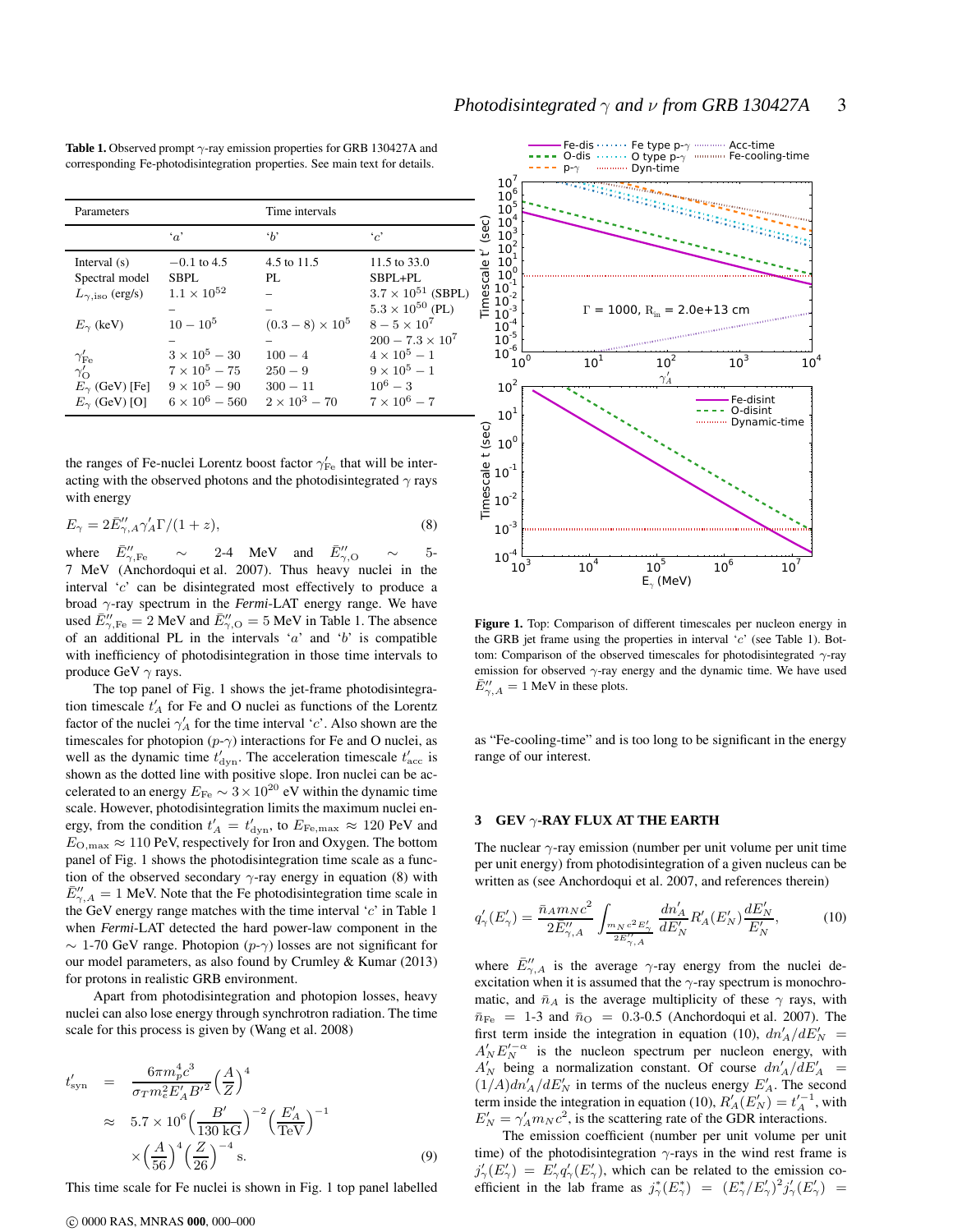

**Figure 2.** Observed prompt γ-ray energy flux (solid lines) from GRB 130427A in 3 different time intervals (Ackermann et al. 2014). The thick-dashed line corresponds to our fit to the PL component (photon index  $-1.66 \pm 0.13$ ) in the interval 'c' using the Fe-photodisintegration model in equation (12). The turnover of the model flux above  $\sim$  70 GeV is due to the  $\gamma\gamma \to e^{\pm}$  pair production with the low-energy photons in the SBPL component. The uncertainty in the observed PL flux component, where it dominates over the SBPL component, is shown with shaded region. The thin-dashed line corresponds to the synchrotron flux from the secondary  $e^{\pm}$  pairs.

 $\Gamma^2 j'_{\gamma}(E_{\gamma}^*/\Gamma)$  (Rybicki & Lightman 1986). Similarly the four volume invariance gives the volume in the lab frame as  $V^*$  =  $\Gamma V'$  (Dermer & Menon 2009), where  $V^* = 4\pi R_{\text{in}}^3/3$ . The flux in the lab frame is therefore given by

$$
E_{\gamma}^* f_{\gamma,A}(E_{\gamma}^*) = \frac{j^*(E_{\gamma}^*)V^*}{4\pi d_L^2} = \frac{\Gamma E_{\gamma}^* V^*}{4\pi d_L^2} q_{\gamma}'(E_{\gamma}^*/\Gamma),\tag{11}
$$

and finally the differential flux in, e.g.,  $(Mev^{-1} s^{-1} cm^{-2})$  units at the Earth is given by

$$
f_{\gamma,A}(E_{\gamma}) = \frac{\Gamma^2 V'}{4\pi d_L^2} q_{\gamma}' \left(\frac{E_{\gamma}(1+z)}{\Gamma}\right). \tag{12}
$$

In Fig. 2 we fit the photodisintegration model flux (thickdashed line) in equation (12) for the Iron nuclei, with parameters  $\bar{n}_{\text{Fe}}$  = 2 and  $\bar{E}^{\prime\prime}_{\gamma,\text{Fe}}$  = 1 MeV, to the observed additional PL component in the interval 'c' during the prompt emission phase of GRB 130427A (Ackermann et al. 2014). To model the ∼ 1-70 GeV component in the interval  $c'$  we need a parent Fe-nuclei spectrum in the GRB jet-frame which is given by

$$
\frac{dn'_{\text{Fe}}}{dE'_{\text{Fe}}} = 1.3 \times 10^{20} E'_{\text{Fe}}^{-3.05} \text{ cm}^{-3} \text{ MeV}^{-1}.
$$
 (13)

This corresponds to an isotropic-equivalent luminosity of the Fenuclei in the jet of GRB 130427A as given by

$$
L_{\text{Fe,iso}} = 4\pi R_{\text{in}}^2 c \Gamma^2 \int_{\frac{E_{\gamma_{\text{me}}c}^{\gamma}}{2E_{\gamma_{\text{re}}^{\gamma}}}}^{\frac{E_{\text{Fe,max}}^{\gamma}}{E_{\text{Fe}}^{\gamma}}} \frac{E_{\text{Fe}}^{\prime}}{dE_{\text{Fe}}^{\prime}} dE_{\text{Fe}}^{\prime}} dE_{\text{Fe}}^{\prime}
$$
  

$$
\approx 3.2 \times 10^{53} \text{ erg s}^{-1}, \tag{14}
$$

where the lower limit of the integration follows from the equation (8). As for comparisons, the isotropic-equivalent luminosity in the PL component of 1-70 GeV  $\gamma$ -rays is  $\approx 5 \times 10^{50}$  erg/s, i.e., about three orders of magnitude lower. The isotropic-equivalent  $\gamma$ ray luminosity in the SBPL component in the same time-interval

'c' is ≈  $4 \times 10^{51}$  erg/s, which is less than two orders of magnitude lower than the luminosity in the Fe nuclei. However,  $L_{\text{Fe,iso}}$  is of the same order as the peak  $\gamma$ -ray luminosity of  $L_{\gamma,\rm iso} = 2.7 \times$  $10^{53}$  erg/s (Maselli et al. 2014) and the magnetic luminosity,  $L_B =$  $4\pi R_{\rm in}^2 c (B^{\prime 2}/8\pi) \Gamma^2 \approx 10^{53}$  erg/s. The total energy in the relativistic Fe nuclei is  $E_{\text{Fe,iso}} \approx \Delta t_c L_{\text{Fe,iso}}/(1+z) \approx 5 \times 10^{54}$  erg, where  $\Delta t_c = 21.5$  s is the interval 'c' duration. A comparison with the total isotropic-equivalent gamma-ray energy released from the GRB 130427A,  $E_{\gamma, \text{iso}} = 8.1 \times 10^{53}$  erg (Maselli et al. 2014), we find that  $E_{\text{Fe,iso}}$  is only a factor  $\lesssim 10$  times higher. This is a very conducive situation for the hadronic model from the total energy perspective.

The maximum  $\gamma$ -ray energy from Fe-disintegration is  $E_{\gamma} \approx$ 5 TeV for  $E_{\rm Fe, max} \approx 120$  PeV, following equation (8) with  $\bar{E}^{\prime\prime}_{\gamma,\text{Fe}} = 1$  MeV. Photons of this energy cannot escape the GRB jet due to  $e^{\pm}$  pair creation by interacting with the same low-energy photons in the SBPL component which are responsible for photodisintegration. We calculate the  $\gamma\gamma \rightarrow e^{\pm}$  pair-production opacity, following Gould & Schréder (1967), as

$$
\tau_{\gamma\gamma}(E_{\gamma}) = \frac{R_{\rm in}}{\Gamma} \pi r_0^2 \left[ \frac{m_e^2 c^4 \Gamma}{(1+z)E_{\gamma}} \right]^2
$$

$$
\times \int_{\frac{m_e^2 c^4 \Gamma}{(1+z)E_{\gamma}}}^{\frac{(1+z)E_{\gamma}}{\Gamma}} \frac{n'(\epsilon')}{\epsilon'^2} \varphi[S_0(\epsilon')] d\epsilon', \tag{15}
$$

where  $r_0$  is the classical electron radius and  $n'(\epsilon')$  is the isotropic distribution of photons in the GRB jet given by the equation (6). The function  $\varphi[S_0(\epsilon')]$ , with  $S_0(\epsilon') = (1+z)\epsilon' E_\gamma / \Gamma m_e^2 c^4$ , is defined by Gould & Schréder (1967) and corrected by Brown et al. (1973). For the fiducial values of  $\Gamma = 10^3$  and  $R_{\rm in} = 2 \times 10^{13}$  cm, we calculate  $\tau_{\gamma\gamma} \approx 1$  at  $E_{\gamma} \approx 70$  GeV for the time-interval 'c' in Table 1 for GRB 130427A. Figure 2 shows the photodisintegrated  $\gamma$ -ray flux model (thick-dashed curve) using the opacity in equation (15) to modify the flux in equation (12) in the slab approximation (Dermer & Menon 2009).

The secondary  $e^{\pm}$  pairs from  $\gamma\gamma$  interactions will be produced with a maximum energy of  $E'_e \approx \bar{E}''_{\gamma,\text{Fe}} \gamma'_{\text{Fe}} \approx 3 \text{ GeV}$ . The characteristic synchrotron photon energy from these pairs, with  $B_Q = 4.414 \times 10^{13}$  G, is given by

$$
E_{\gamma, \text{syn}} = \frac{3B'}{2B_Q} \gamma_e^2 m_e c^2 \frac{\Gamma}{1+z}
$$
  
 
$$
\approx 60 \left(\frac{B'}{130 \text{ kG}}\right) \left(\frac{\Gamma}{10^3}\right) \text{ MeV.}
$$
 (16)

The  $e^{\pm}$  pairs are essentially in the fast-cooling regime, and their synchrotron emission flux is shown (thin-dashed line) in Fig. 2, which is below the primary SBPL component.

#### **4 BETA-DECAY NEUTRINOS**

A secondary neutron is produced approximately every other GDR interactions, see equation (1), which will decay to produce an electron antineutrino. Due to relativistic effect (Razzaque & Mészáros 2006), the time scale for the neutron decay neutrino emission in the observer frame is of the same order as the interval 'c'. Since the multiplicity of photodisintegrated  $\gamma$  rays is 2 and the energy of  $\bar{\nu}_e$  is roughly 1/2 of the energy of the  $\gamma$ -ray in equation (8) as given by Anchordoqui et al. (2007), the neutrino source flux can be estimated as  $f_{\bar{\nu}_e}(E_\nu) = (1/2) f_{\gamma,A}(2E_\gamma)$ .

After neutrino flavor oscillation over cosmological distance,